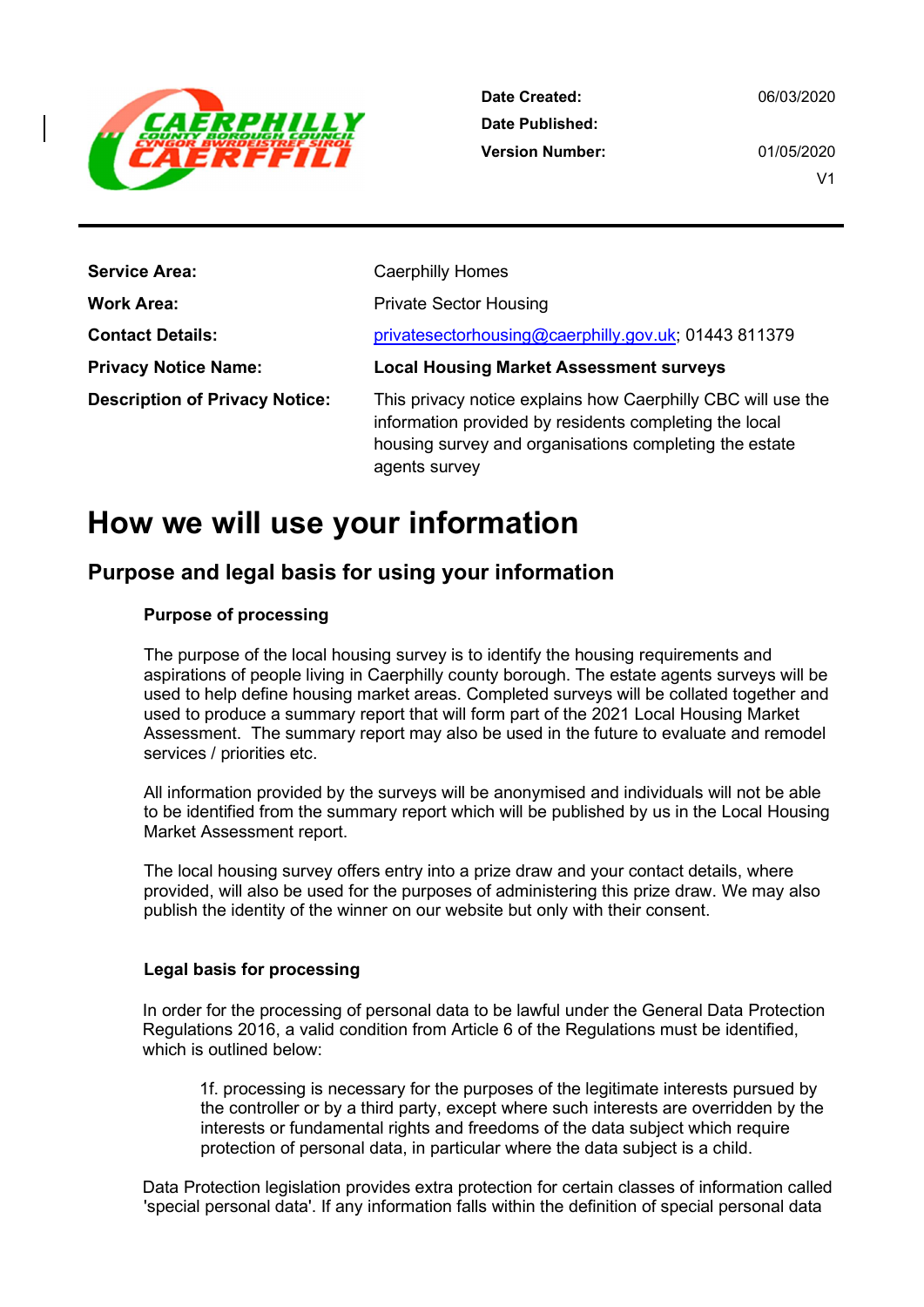then an additional condition from Article 9 of the Regulations must be identified, as outlined below:

8 (1) This condition is met if the processing—

- a) is of a specified category of personal data, and
- b) is necessary for the purposes of identifying or keeping under review the existence or absence of equality of opportunity or treatment between groups of people specified in relation to that category with a view to enabling such equality to be promoted or maintained, subject to exceptions.

## Who will have access to your information

#### Identity of Data Controller and Data Protection Officer

The Data Controller for your information is Caerphilly County Borough Council. The Data Protection Officer is:

Ms Joanne Jones Corporate Information Governance Manager / Data Protection Officer Email: dataprotection@caerphilly.gov.uk Tel: 01443 864322

#### Details of main users of your information

The main user of your information will be the Private Sector Housing and Planning departments.

While summary reports may be published, individuals will not be able to be identified from these summary reports.

#### Details of any sharing of your information with other organisations

The information you provide when responding to the survey will not be shared with others unless we have a legal duty to do so.

#### Requests for information

 All recorded information held by Caerphilly County Borough Council may be subject to requests under the Freedom of Information Act 2000, Environmental Information Regulations 2004 and the Data Protection legislation.

 If the information you provide is subject to such a request, where possible Caerphilly County Borough Council will consult with you on its release. If you object to the release of your information we will withhold your information if the relevant legislation allows.

## How long will we retain your information

#### Details of retention period

 How long Caerphilly County Borough Council retains information is determined through statutory requirements or best practice.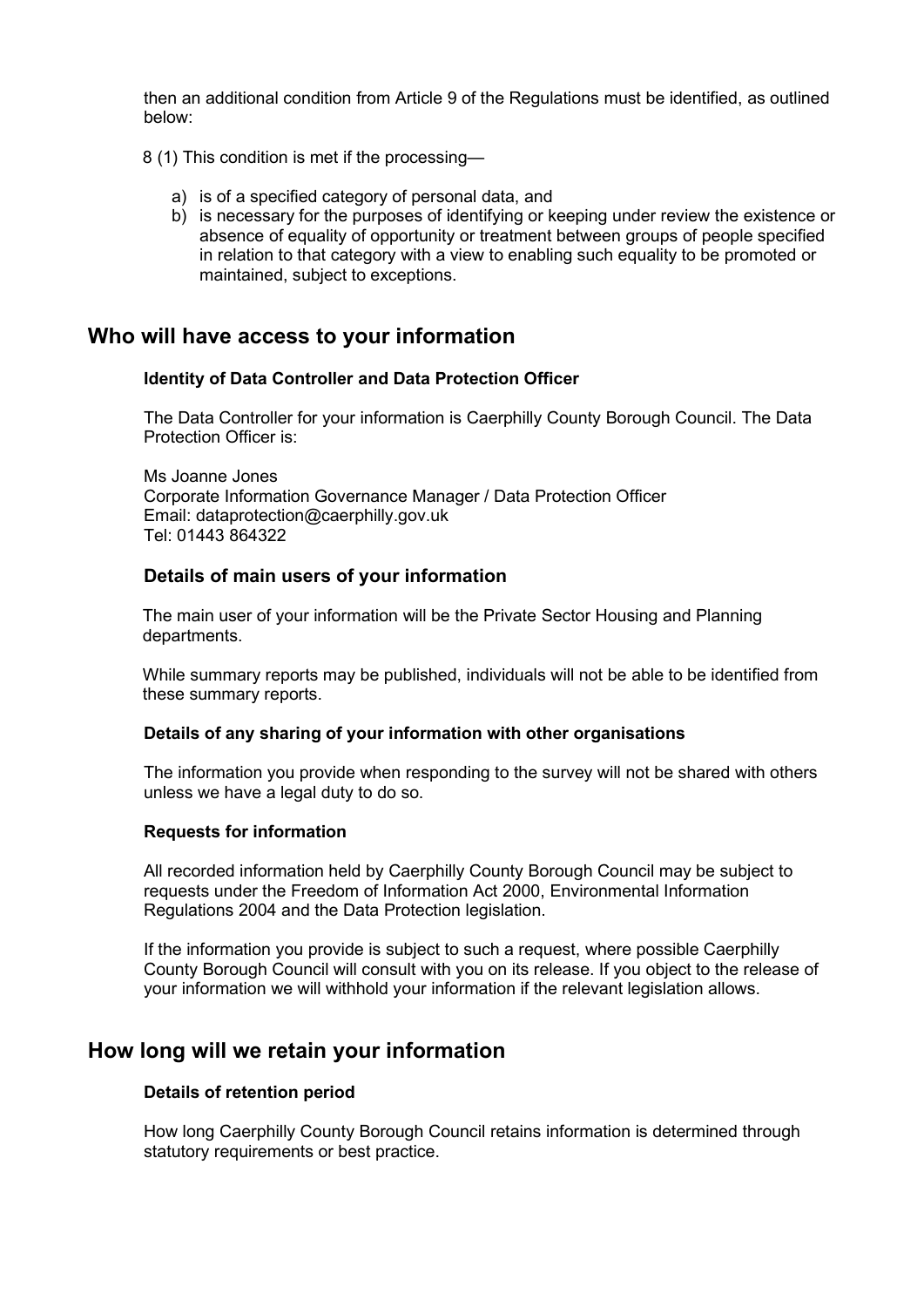Being that the survey offers entry into a prize draw, your contact details, where provided, will be kept for 6 months.

If you completed the Gypsy and Traveller section of the survey and gave your permission to be contacted by Caerphilly County Borough Council as part of the 2021 Gypsy Traveller Accommodation Assessment (GTAA) then your contact details will be kept and used until the process of undertaking the GTAA has been completed.

Caerphilly County Borough Council will retain your information for a maximum period of 5 years, commencing once the Local Housing Market Assessment has been completed.

## Your Rights (Inc Complaints Procedure)

#### Your rights under Data Protection

Data Protection gives data subjects (those who the information is about) a number of rights:

- The right of subject access Application forms for this process are available on the council's website: SAR Form
- The right to be informed
- The right of rectification
- The right to erasure
- The right to restrict processing
- The right to object
- The right to data portability
- Rights in relation to automated decision making and profiling.

Further information on your rights is available from: www.jco.org.uk

To enact your rights, please contact the services area detailed at the top of this form.

#### Complaints Procedure

 If you are unhappy with the way that Caerphilly County Borough Council has handled your data, you have the right of complaint. Please contact the Service Area detailed at the top of this document outlining your issues.

 If you remain unhappy you also have a right of complaint to the Information Commissioner's Office. Please follow this link for further information on the complaints process.

www.caerphilly.gov.uk/My-Council/Data-protection-and-freedom-of-information/Questionsand-complaints